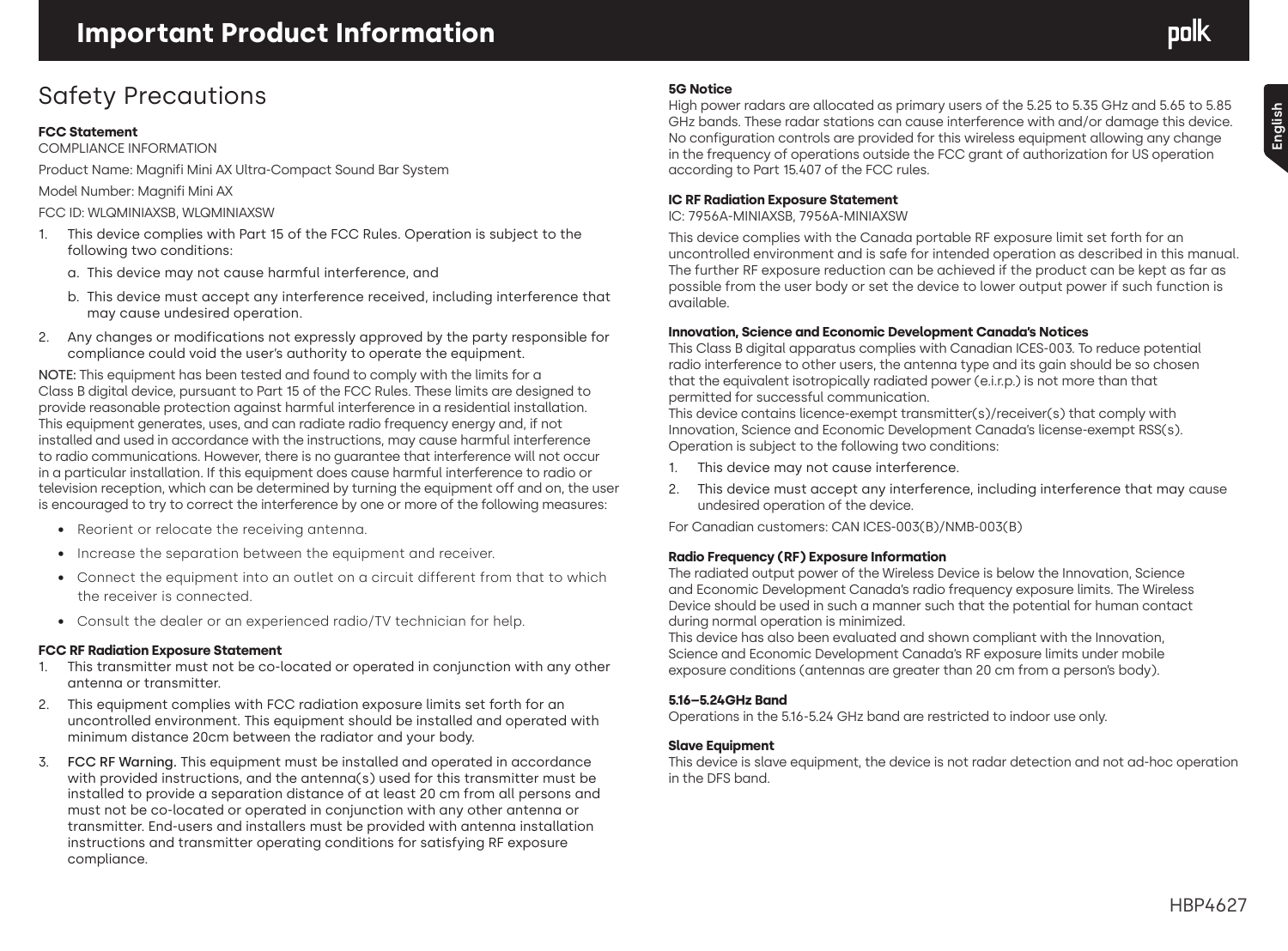## Important Safety Instructions

- 1. Read these instructions.
- 2. Keep these instructions.
- 3. Heed all warnings.
- 4. Follow all instructions.
- 5. Do not use this apparatus near water.
- 6. Clean only with dry cloth.
- 7. Do not block any ventilation openings. Install in accordance with the manufacturer's instructions.
- 8. Do not install near any heat sources such as radiators, heat registers, stoves, or other apparatuses (including amplifiers) that produce heat.
- 9. Do not alter or misuse the polarized or grounding-type plug in any way that would defeat the safety features of the plug.
- 10. Protect the power cord from being walked on or strained, particularly at the plug end and at the point where it exits the apparatus.
- 11. Only use attachments/accessories specified by the manufacturer.
- 12. Unplug this apparatus during lightning storms or when unused for long periods of time.
- 13. Refer all servicing to qualified service personnel. Servicing is required when the apparatus has been damaged in any way, such as when the power-supply cord or plug is damaged, liquid is spilled, or objects fall into the apparatus, the apparatus has been exposed to rain or moisture, does not operate normally, or has been dropped.
- 14. To reduce the risk of electrical shock, do not open the equipment. For safety reasons, the equipment should only be opened by qualified service personnel.
- 15. **WARNING:** To reduce the risk of fire or electric shock, do not expose this apparatus to rain or moisture. Do not expose this apparatus to dripping or splashing. Objects filled with liquids, such as vases, should not be placed on this apparatus.





- 16. The power adapter/AC inlet is used as the disconnect device and shall remain readily operable.
- 17. Do not install this equipment in a confined space, such as a bookcase or similar unit. Install the equipment in an open, well-ventilated site. Do not cover the

ventilation openings with items such as newspaper, tablecloths, curtains, etc. Do not place any high-temperature items or open flame sources, such as lighted candles, on or adjacent to the apparatus.

- 18. **CAUTION:** Danger of explosion if battery is incorrectly replaced. Replace only with the same or equivalent type.
- 19. The battery (battery or batteries or battery pack) should not be exposed to excessive heat such as sunshine, fire, etc.
- 20. **WARNING:** Do not recharge non-rechargeable batteries.
- 21. **WARNING:** Avoid exposure to extreme heat or cold. Do not use this equipment at ambient temperatures above 45° C (113° F).

This equipment is a Class II or double insulated electrical appliance. It has been designed in such a way that it does not require a safety connection to electrical earth for sound bar and subwoofer.



**WARNING:** Please refer to the information on the rear of the subwoofer enclosure for electrical and safety information before installing or operating the apparatus.

# Disposal of Old Equipment and Batteries

Only for European Union and countries with recycling systems.



These symbols on the products, packaging, and/or accompanying documents mean that used electrical and electronic products and batteries must not be mixed with general household waste. For proper treatment, recovery and recycling of old products and used batteries, please take them to applicable collection points in accordance with your national legislation. By disposing of them correctly, you will help to save valuable resources and prevent any potential negative effects on human health and the environment. For more information about collection and recycling, please contact your local municipality. Penalties may be applicable for incorrect disposal of this waste, in accordance with national legislation.

Note for the battery symbol (right symbol): This symbol might be used in combination with a chemical symbol. In this case it complies with the requirement set by the Directive for the chemical involved.

**English**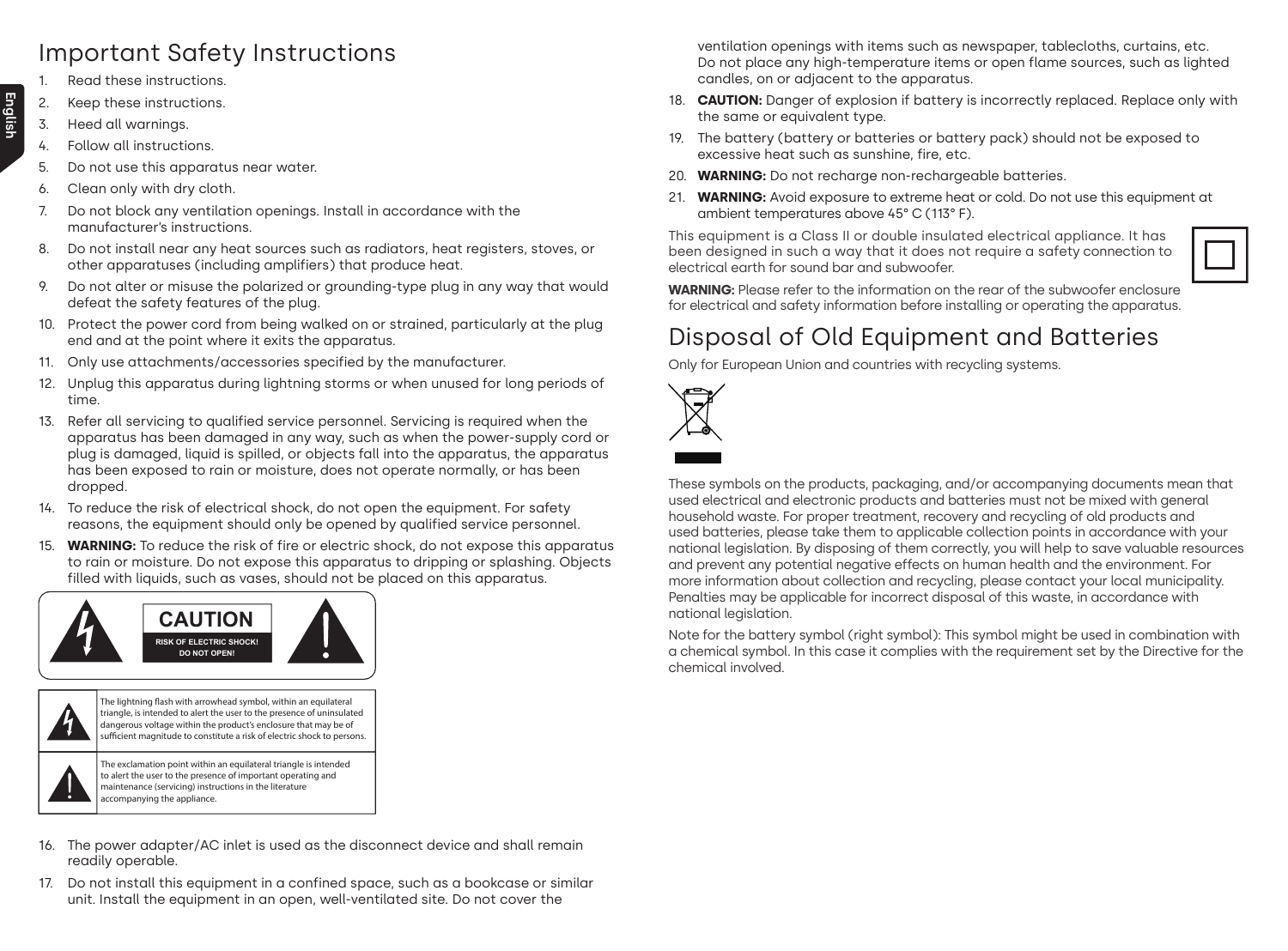# ( F EU Compliance Information

Eligible to bear the CE mark; Conforms to European Union Low Voltage Directive 2014/35/ EU; European Union EMC Directive 2014/30/EU; European Union Restriction of Hazardous Substances Recast (RoHS) Directive 2011/65/EU; European Union WEEE Directive 2012/19/EU; European Union Eco-Design Directive 2009/125/EC; European Union Registration, Evaluation, Authorization and Restriction of Chemicals (REACH) Directive 2006/121/EC; European Union Radio Equipment Directive 2014/53/EU

## **Declaration of Conformity (DoC)**

Hereby, Polk Audio, declares that this equipment is in compliance with the essential requirements and other relevant provisions of Directive 2014/53/EU

Customers can download a copy of the original DoC for our radio equipment from our website: http://www.polkaudio.com

Electromagnetic compatibility and Radio spectrum Matters (ERM); Wideband transmission systems; Data transmission equipment operating in the 2,4 GHz ISM band and using wide band modulation techniques; Harmonized EN covering the essential requirements of article 3.2 of the RED Directive.

### EN 301 489-1

ElectroMagnetic Compatibility (EMC) standard for radio equipment and services; Part 1: Common technical requirements; Harmonised Standard covering the essential requirements of article 3.1(b) of Directive 2014/53/EU and the essential requirements of article 6 of Directive 2014/30/EU.

#### EN 301 489-3

Electromagnetic Compatibility (EMC) and Electromagnetic Radio Spectrum Matters (ERM) standard for radio equipment and services;

Part 3: Specific conditions for Short-Range Devices (SRD) operating on frequencies between 9 kHz and 246 GHz; Harmonised Standard covering the essential requirements of article 3.1(b) of Directive 2014/53/EU.

## EN 301 489-17

ElectroMagnetic Compatibility (EMC) standard for radio equipment and services; Part 17: Specific conditions for Broadband Data Transmission Systems; Harmonised Standard covering the essential requirements of article 3.1(b) of Directive 2014/53/EU. EN 300 328

Wideband transmission systems; Data transmission equipment operating in the 2,4 GHz ISM band and using wide band modulation techniques; Harmonised Standard covering the essential requirements of article 3.2 of Directive 2014/53/EU.

## EN 301 893

5 GHz RLAN; Harmonised Standard covering the essential requirements of article 3.2 of Directive 2014/53/EU.

## EN 300 440

Short Range Devices (SRD); Radio equipment to be used in the 1 GHz to 40 GHz frequency range; Harmonised Standard covering the essential requirements of article 3.2 of Directive 2014/53/EU

## EN 62479

Assessment of the compliance of low power electronic and electrical equipment with the basic restrictions related to human exposure to electromagnetic fields (10 MHz to 300 GHz).

## EN 62311

Assessment of electronic and electrical equipment related to human exposure restrictions for electromagnetic fields (0 Hz to 300 GHz).

## EN 62368

Audio/video, information and communication technology equipment Part 1: Safety requirements

## EN61000-3-2

Electromagnetic compatibility (EMC) - Limits for harmonic current emissions

## EN61000-3-3

Electromagnetic compatibility (EMC) - Limits - Limitation of voltage changes, voltage fluctuations and flicker in public low-voltage supply systems

#### EN55032

Electromagnetic compatibility of multimedia equipment - Emission Requirements.

### EN55035

Electromagnetic compatibility of multimedia equipment - Immunity Requirements.

# UKCA Declaration of Conformity

Hereby, Sound United, LLC declares that our product complies with the following UK regulations:

- Electrical Equipment (Safety) Regulations 2016
- Electromagnetic Compatibility Regulations 2016
- The Restriction of the Use of Certain Hazardous Substances in Electrical and Electronic Equipment Regulations 2012
- Eco design for Energy-Related Products Regulations 2010

#### UK Importer:

D&M Audiovisual Ltd. Cells 1 & 2 Kopshop, 6 Old London Road Kingston Upon Thames KT2 6QF UK

| <b>Type of Wireless</b> | <b>Operating Frequency</b>                        | <b>Maximum RF Power</b> |
|-------------------------|---------------------------------------------------|-------------------------|
| Bluetooth               | 2402-2480MHz<br>10 dBm                            |                         |
| Wi-Fi                   | 2412-2472 MHz                                     | 19 dBm                  |
|                         | 2422-2462 MHz                                     | 19 dBm                  |
|                         | 5260-5320 MHz                                     | 16 dBm                  |
|                         | 5500-5700 MHz<br>(without open 5600-<br>5650 MHz) | 16 dBm                  |
|                         | 5745-5825 MHz                                     | 14 dBm                  |
| 5.8 GHz Wireless System | 5735-5840 MHz                                     | 14 dBm                  |

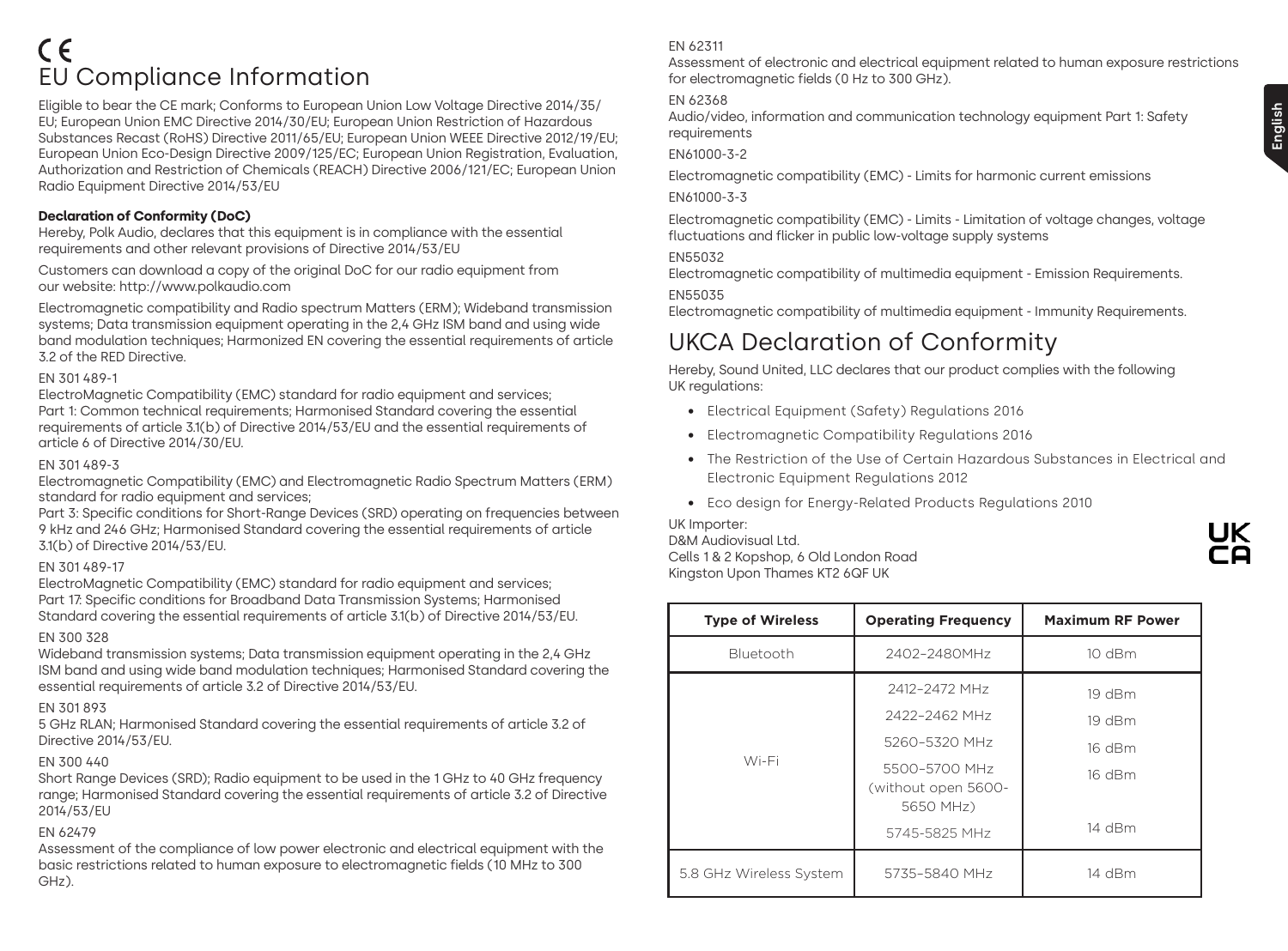5.15 - 5.35 GHz band is restricted to indoor operations only in the following countries:



| <b>External Power Supply Information</b> |                                                                                       |  |
|------------------------------------------|---------------------------------------------------------------------------------------|--|
| Manufacturer                             | Mass Power Flectronic Limited                                                         |  |
| Address                                  | 10/F, TOWER A, BILLION CENTRE 1<br>WANG KWONG ROAD, KOWLOON<br>BAY KOWLOON, HONG KONG |  |
| Commercial registration number           | 9144190035462913XH                                                                    |  |
| Model identifier                         | S065-1A150400M2                                                                       |  |
| Input voltage                            | 100-240VAC                                                                            |  |
| Input AC frequency                       | 50/60Hz                                                                               |  |
| Output voltage                           | 15.0VDC                                                                               |  |
| Output current                           | 4.0A                                                                                  |  |
| Output power                             | 60.0W                                                                                 |  |
| Average active efficiency                | 88%                                                                                   |  |
| Efficiency at low load (10%)             | 79%                                                                                   |  |
| No-load power consumption                | 0.21W                                                                                 |  |

#### **U.S. and Canada 1-Year Limited Warranty**

This warranty applies only to Products purchased in Canada, the United States of America, its possessions and U.S. and NATO armed forces exchanges. Please see the warranty guide specific to Polk Products purchased in countries or territories not referenced herein.

Polk Audio, LLC ("Polk") warrants to the original retail purchaser that this Polk Audio branded product ("Product") will be free from defects in materials and workmanship for a period of (1) one year under normal use and conditions. Should this Product prove to be defective in material or workmanship, Polk may, at its sole and absolute discretion, repair or replace the unit with a model of equal or greater value. If the Product model is no longer available and cannot be repaired or replaced with an identical model, Polk may, at its sole and absolute option, replace the unit with a current model of equal or greater value.

To obtain warranty service, please visit the Polk Audio website at www.polkaudio.com. You may also contact Polk Audio Customer Service at 1-800-377-7655 for instructions on where to send the product. You will be required to provide an original receipt or bill of sale, identifying you as the original purchaser and identifying the purchase made through an authorized Polk retailer. Risk of loss or damage in transit shall be borne by the purchaser. Freight collect shipments will be refused.

This warranty is non-transferable and does not apply to any product that has been modified or used in a manner contrary to its intended purpose. This limited warranty is void if the Product has an altered or missing serial number, or if the Product was purchased from someone other than an authorized dealer. This limited warranty is void if the Product has been damaged by accident, unreasonable use, neglect, improper service or other causes not arising out of defects in material or construction. Product(s) which are found to be damaged by abuse resulting in thermally damaged voice coils are not covered by this warranty but may be replaced at the sole and absolute discretion of Polk. This warranty terminates if you sell or otherwise transfer the product to another party. This limited warranty does not cover cosmetic damage, paint damage, damage to other components, parts or premises, or any consequential damages which may result for any reason.

Polk does not warrant that the Product will operate without interruption or that the Product will operate error-free. Certain external conditions which are out of Polk's control may affect the overall performance of the product, including, but not limited to, wireless network configuration, performance of the wireless network, distances between Product and the wireless network connection, and/or content sources, third party devices, radio, and/or environmental interference with the Product.

Polk may offer access to third party content or third party content providers via the Product. Polk reserves the right to alter, change, discontinue, or modify access to any third party content or any third party content provider at any time, for any reason. Polk disclaims all warranties and representations offered by any third party content or third party content provider.

Polk shall have no obligation to provide any updates or upgrades to the Product, but in the event that it does, such updates and upgrades shall be deemed the "Product", and shall be subject to the terms and conditions stated herein.

THIS WARRANTY GIVES YOU SPECIFIC LEGAL RIGHTS AND YOU MAY HAVE OTHER RIGHTS THAT VARY FROM STATE TO STATE. ALL WARRANTIES, INCLUDING BUT NOT LIMITED TO EXPRESS WARRANTY, IMPLIED WARRANTIES OF MERCHANT ABILITY, AND FITNESS FOR A PARTICULAR PURPOSE, NON-INFRINGEMENT AND THE IMPLIED CONDITION OF SATISFACTORY QUALITY ARE EXPRESSLY EXCLUDED AND DISCLAIMED TO THE MAXIMUM EXTENT ALLOWED BY LAW, AND POLK NEITHER ASSUMES NOR AUTHORIZES ANY PERSON TO ASSUME FOR IT ANY LIABILITY IN CONNECTION WITH THE SALE OF THE PRODUCT. POLK HAS ABSOLUTELY NO LIABILITY FOR ANY ACTS OF THIRD PARTIES. SOME STATES DO NOT ALLOW THE EXCLUSION OF CERTAIN IMPLIED WARRANTIES, OR CONDITIONS ON AN IMPLIED WARRANTY, SO THE ABOVE LIMITATION MAY NOT APPLY TO YOU. POLK DOES NOT ACCEPT LIABILITY FOR SPECIAL, INDIRECT, INCIDENTAL, PUNITIVE OR CONSEQUENTIAL DAMAGES, LOST PROFITS, LOST SAVINGS OR DAMAGES RESULTING FROM IMPROPER USE, OR THE INABILITY TO USE THE PRODUCT. THE MAXIMUM LIABILITY FOR WHICH POLK MAY BE RESPONSIBLE SHALL NOT EXCEED THE PURCHASE PRICE OF THE PRODUCT. SOME STATES DO NOT ALLOW THE EXCLUSION OR LIMITATION OF INCIDENTAL OR CONSEQUENTIAL DAMAGES, SO THE ABOVE LIMITATION OR EXCLUSIONS MAY NOT APPLY TO YOU.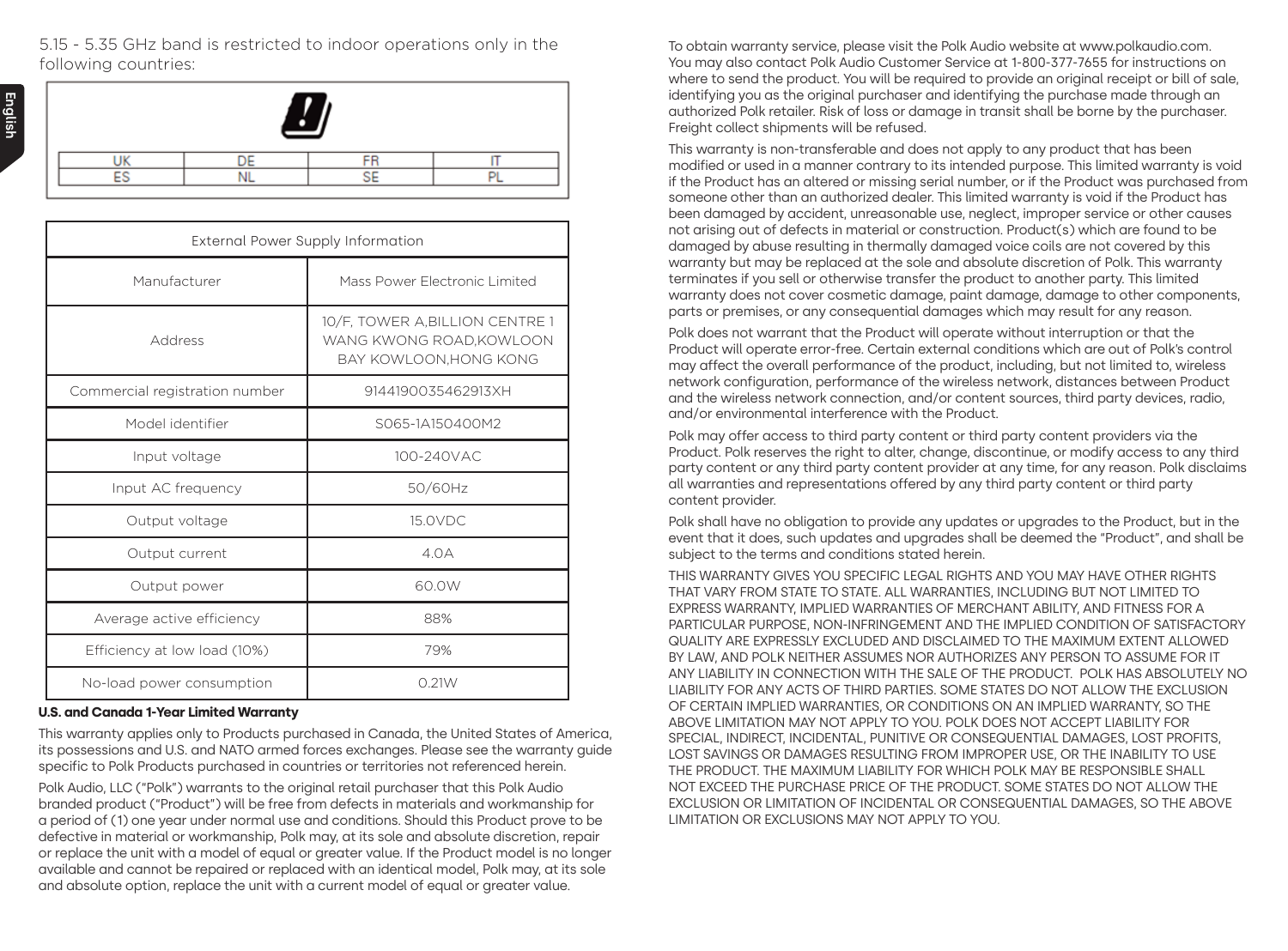## Précautions de sécurité

## **Déclaration FCC**

INFORMATIONS RELATIVES À LA CONFORMITÉ

Nom du produit : Système de barre de son ultra-compact Magnifi Mini AX

Numéro de modèle : Magnifi Mini AX

IDENTIFIANT FCC: WLQMINIAXSB, WLQMINIAXSW

- 1. Ce dispositif est conforme à la Partie 15 des règles de la FCC. Le fonctionnement est soumis aux deux conditions suivantes:
	- a. Ce dispositif ne doit pas provoquer d'interférences nuisibles, et
	- b. Ce dispositif doit accepter toute interférence reçue, y compris les interférences pouvant entraîner un fonctionnement indésirable.
- 2. Toute modification ou modification non expressément approuvée par la partie responsable de la conformité pourrait annuler le droit de l'utilisateur à utiliser l'équipement.

Remarque: Cet équipement a été testé et jugé conforme aux limites d'un dispositif numérique de classe B, conformément à la Partie 15 des règles de la FCC. Ces limites sont conçues pour fournir une protection raisonnable contre les interférences nuisibles dans une installation résidentielle. Cet équipement génère, utilise et peut rayonner l'énergie de type radiofréquences et, s'il n'est pas installé et utilisé conformément aux instructions, peut causer des interférences nuisibles aux communications radio. Cependant, il n'y a aucune garantie que les interférences ne se produisent pas dans une installation particulière. Si cet équipement provoque des interférences nuisibles aux réceptions radio ou de télévision, qui peuvent être déterminées en mettant l'équipement hors tension et en marche, l'utilisateur est encouragé à tenter de corriger les interférences par une ou plusieurs des mesures suivantes:

- Réorienter ou déplacer l'antenne réceptrice.
- Augmenter la séparation entre l'équipement et le récepteur.
- Brancher l'équipement dans une prise sur un circuit différent de celui auquel le récepteur est connecté.
- Consultez le concessionnaire ou un technicien radio/TV expérimenté pour obtenir de l'aide.

## **Déclaration d'exposition aux rayonnements RF**

- 1. Cet émetteur ne doit pas être colocalisé ou fonctionner avec une autre antenne ou transmetteur.
- 2. Cet équipement est conforme aux limites d'exposition aux rayonnements de la FCC définies pour un environnement non contrôlé. Cet équipement doit être installé et utilisé avec une distance minimale de 20 cm entre le transmetteur et votre corps.
- 3. Avertissement FCC sur les RF. Cet équipement doit être installé et utilisé conformément aux instructions fournies, et les antennes utilisées pour ce transmetteur doivent être installées pour fournir une distance de séparation d'au moins 20 cm de toutes les personnes et ne doivent pas fonctionner conjointement avec d'autres antennes ou émetteurs. Les utilisateurs finaux et les installateurs doivent être équipés des instructions d'installation d'antenne et des conditions d'utilisation du transmetteur pour satisfaire la conformité de l'exposition RF.

## **Déclaration d'exposition aux rayonnements RF**

IC: 7956A-MINIAXSB, 7956A-MINIAXSW

Ce dispositif est conforme à la limite d'exposition RF portable au Canada définie pour un environnement non contrôlé et est sans danger pour le fonctionnement prévu comme décrit dans ce manuel. Une réduction supplémentaire de l'exposition RF peut être obtenue si le produit peut être conservé aussi loin que possible du corps de l'utilisateur, ou régler l'appareil à une puissance de sortie plus faible si cette fonction est disponible.

### **Avis d'Innovation, Sciences et Développement économique Canada**

Cet appareil numérique de classe B est conforme aux normes canadiennes ICES-003. Afin de réduire les interférences radio potentielles avec d'autres utilisateurs, le type d'antenne et son gain doivent être choisis de telle sorte que la puissance isotropiquement rayonnée équivalente (equivalent isotropically radiated power, e.i.r.p.) ne soit pas supérieure à celle qui est autorisée pour une communication réussie.

Cet appareil contient un ou des émetteurs/récepteurs exempts de licence qui sont conformes au(x) RSS exempts de licence d'Innovation, Science et Développement économique Canada. Le fonctionnement est soumis aux deux conditions suivantes:

- 1. Ce dispositif ne peut pas provoquer d'interférences.
- 2. Ce dispositif doit accepter toute interférence, y compris les interférences pouvant entraîner un fonctionnement indésirable du dispositif.

Pour les clients canadiens: CAN ICES-003(B)/NMB-003(B)

### **Informations sur l'exposition à la radiofréquence (RF)**

La puissance de sortie rayonnée du dispositif sans fil est inférieure aux limites d'exposition aux radiofréquences fixées par Innovation, Sciences et Développement économique Canada. Le dispositif sans fil doit être utilisé de manière à minimiser le risque de contact humain pendant le fonctionnement normal.

Ce dispositif a également été évalué et démontré conforme aux limites d'exposition aux radiofréquences d'Innovation, Sciences et Développement économique Canada dans les conditions d'exposition mobile (les antennes sont distantes de plus de 20 cm du corps d'une personne).

## **Bande 5,16 – 5,24 GHz**

Le fonctionnement dans la bande 5,16 – 5,24 GHz sont limitées à l'usage en intérieur uniquement.

## **Équipement esclave**

Cet appareil est un équipement esclave ; dans la bande DFS, l'appareil ne prévoit pas la détection radar ni le fonctionnement en mode ad hoc.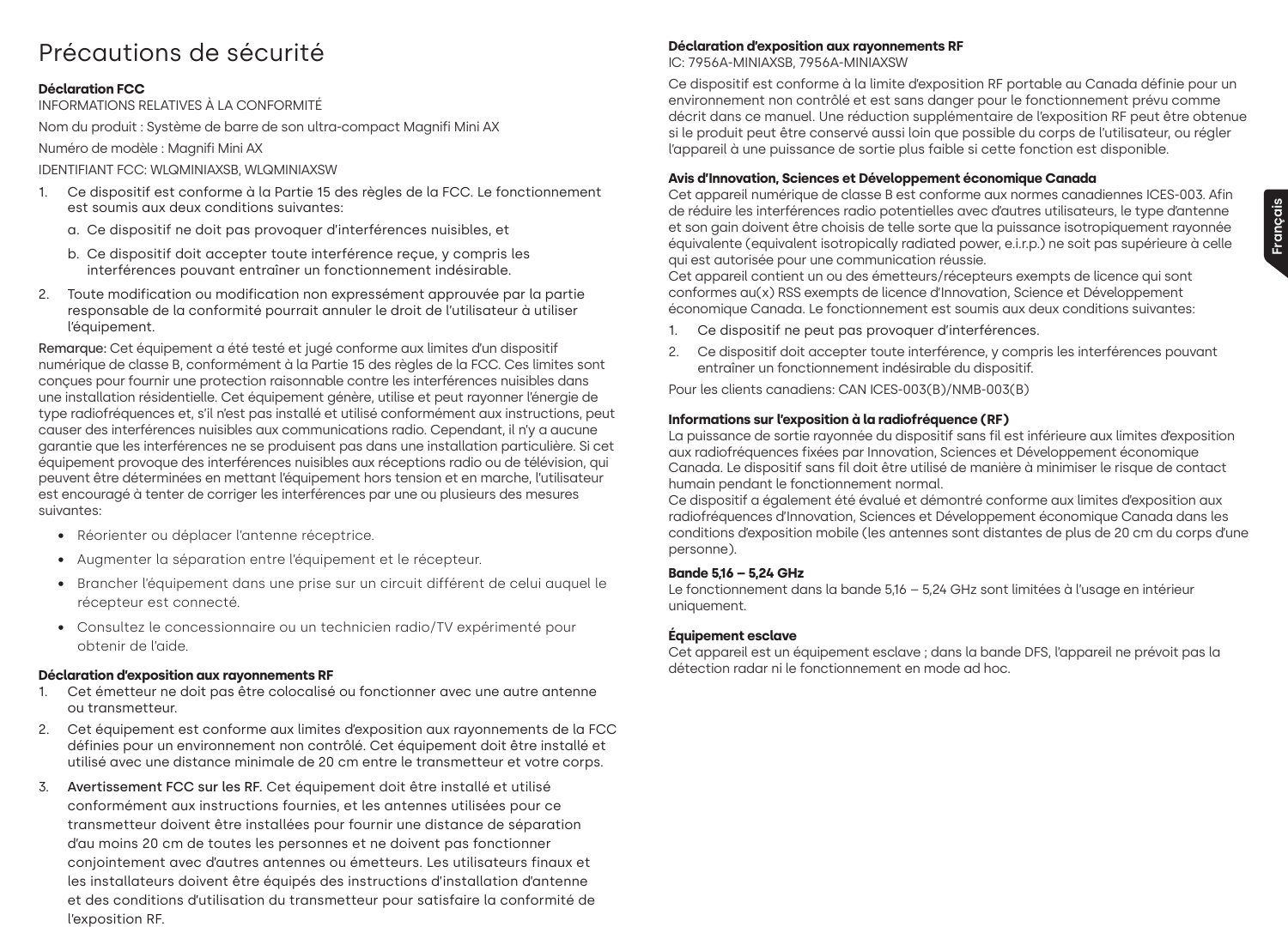## Consignes de sécurité importantes

- 1. Lisez ces instructions.
- 2. Conservez ces instructions.
- 3. Tenez compte de tous les avertissements.
- 4. Suivez toutes les instructions.
- 5. N'utilisez pas cet appareil près de l'eau.
- 6. Nettoyez l'appareil avec un chiffon sec uniquement.
- 7. Ne bloquez aucune ouverture de ventilation. Installez l'appareil conformément aux instructions du fabricant.
- 8. N'installez pas l'appareil à proximité de sources de chaleur, telles que des radiateurs, des cuisinières ou autres appareils (y compris les amplificateurs) qui produisent de la chaleur.
- 9. Ne modifiez pas ou n'utilisez pas de manière abusive la fiche polarisée ou de mise à la terre d'une manière qui irait à l'encontre des caractéristiques de sécurité de la fiche.
- 10. Protégez le cordon d'alimentation contre tout piétinement ou pincement, en particulier au niveau de la fiche et à l'endroit où il sort de l'appareil.
- 11. Utilisez uniquement les accessoires spécifiés par le fabricant.
- 12. Débranchez cet appareil pendant les orages ou lorsqu'il est inutilisé pendant de longues périodes.
- 13. Pour tout entretien de l'appareil, contactez du personnel qualifié. Un entretien est nécessaire lorsque l'appareil a été endommagé de quelque manière que ce soit, comme dans le cas de cordon d'alimentation ou prise endommagés, liquide renversé ou autres objets tombés dans l'appareil, exposition de l'appareil à la pluie ou à l'humidité, dysfonctionnement ou chute de l'appareil.
- 14. N'ouvrez pas l'équipement pour réduire le risque de choc électrique. Pour des raisons de sécurité, l'équipement ne doit être ouvert que par un personnel d'entretien qualifié.



15. **AVERTISSEMENT:** Pour réduire les risques d'incendie ou d'électrocution, n'exposez pas cet appareil à la pluie ou à l'humidité. N'exposez pas cet appareil à un suintement ou à des éclaboussures d'eau. Les objets remplis de liquides, tels que les vases, ne doivent pas être placés sur cet appareil.

- 16. L'adaptateur CA est utilisé comme dispositif de déconnexion et doit rester facilement accessible.
- 17. N'installez pas cet appareil dans un espace confiné, tel qu'une bibliothèque ou une enceinte similaire. Installez l'équipement dans un endroit ouvert et bien ventilé. N'entravez pas la ventilation en couvrant ses ouvertures avec des objets, tels que des journaux, des nappes ou des rideaux. Ne placez aucun article à haute température ou de sources de flammes nues, telles que des bougies allumées, sur l'appareil ou à proximité.
- 18. **ATTENTION:** Risque d'explosion si la batterie est remplacée de façon incorrecte. Remplacer uniquement par un type identique ou équivalent.
- 19. La source d'alimentation électrique (pile ou batterie ou bloc-batterie) ne doit pas être exposée à une chaleur excessive, telle que le soleil, le feu ou autre.

- 20. **AVERTISSEMENT:** Ne pas recharger les batteries non rechargeables.
- 21. **AVERTISSEMENT:** Éviter toute exposition à une chaleur ou à un froid extrême. N'utilisez pas cet équipement à des températures ambiantes supérieures à 45 °C (113 °F).

Cet équipement est un appareil électrique de classe II ou à double isolation. Il a été conçu de telle sorte qu'il ne nécessite pas de connexion de sécurité à la terre électrique pour la barre de son et le caisson de graves.

**AVERTISSEMENT:** Veuillez consulter les informations sur l'enceinte inférieure extérieure pour les informations électriques et de sécurité avant d'installer ou d'utiliser l'appareil.

# Élimination des anciens équipements et des piles usagées

Uniquement pour l'Union européenne et les pays disposant de systèmes de recyclage.



Ces symboles sur les produits, l'emballage et/ou les documents d'accompagnement signifient que les produits électriques et électroniques et les piles usagées ne doivent pas être mélangés aux déchets ménagers généraux. Pour un traitement, une récupération et un recyclage appropriés des vieux produits et des piles usagées, veuillez les apporter aux points de collecte applicables conformément à votre législation nationale. En les éliminant correctement, vous contribuerez à économiser des ressources précieuses et à prévenir tout effet négatif potentiel sur la santé humaine et l'environnement. Pour plus d'informations sur la collecte et le recyclage, veuillez contacter votre municipalité locale. Des sanctions peuvent être appliquées en cas d'élimination incorrecte de ces déchets, conformément à la législation nationale

Remarque concernant le symbole de la batterie (symbole de droite) : Ce symbole peut être utilisé en combinaison avec un symbole chimique. Dans ce cas, il est conforme à l'exigence fixée par la directive pour le produit chimique concerné.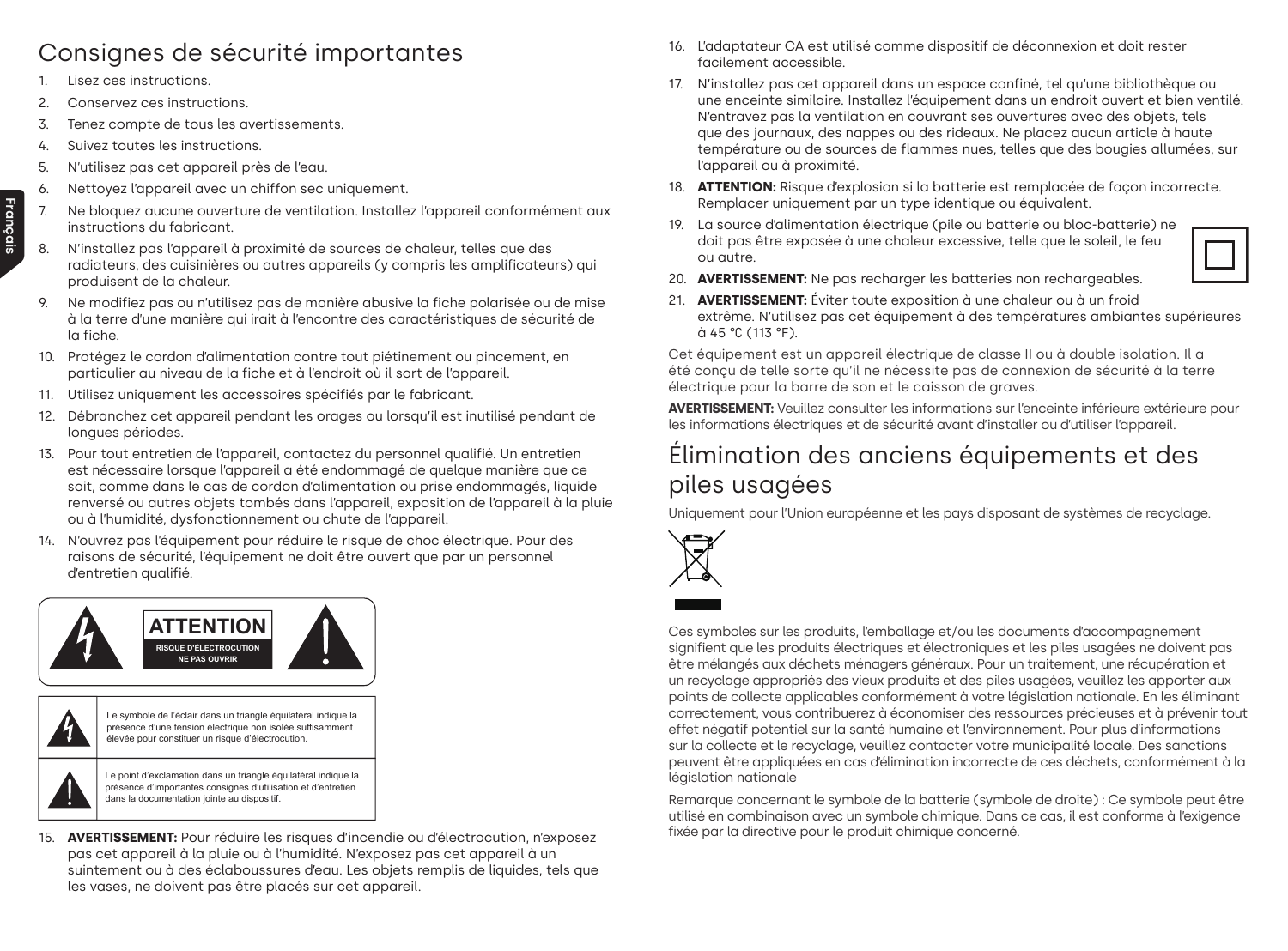# Informations sur la conformité UE

Éligible pour porter le marquage CE ; conforme à la directive basse tension de l'Union européenne 2014/35/UE ; à la directive CEM de l'Union européenne 2014/30/UE ; à la directive de l'Union européenne sur la restriction des substances dangereuses (RoHS) 2011/65/UE ; à la directive DEEE de l'Union européenne 2012/19/UE ; à la directive de l'Union européenne sur l'écoconception 2009/125/CE ; à la directive de l'Union européenne sur l'enregistrement, l'évaluation, l'autorisation et les restrictions des substances chimiques (REACH) 2006/121/CE ; à la directive de l'Union européenne sur les équipements radio 2014/53/UE

### **Déclaration de conformité**

Par la présente, Polk Audio LLC déclare que cet équipement est conforme aux exigences essentielles et autres dispositions pertinentes de la Directive 2014/53/EU

Les clients peuvent télécharger une copie de la déclaration originale pour notre équipement radio sur notre site Internet ci-dessous : http://www.polkaudio.com

Compatibilité électromagnétique et spectre radioélectrique (ERM) ; systèmes de transmission à large bande ; équipements de transmission de données fonctionnant dans la bande ISM 2,4 GHz et utilisant des techniques de modulation à large bande ; Norme harmonisée couvrant les exigences essentielles de l'article 3.2 de la directive RED.

#### EN 301 489-1

Norme de compatibilité électromagnétique (CEM) pour les équipements et services radio. Partie 1 : Exigences techniques communes; norme harmonisée couvrant les exigences essentielles de l'article 3.1(b) de la directive 2014/53/UE et les exigences essentielles de l'article 6 de la directive 2014/30/UE.

#### EN 301 489-3

Norme de compatibilité électromagnétique (CEM) et de spectre radioélectrique (ERM) pour les équipements et services radio;

Partie 3 : Conditions spécifiques pour les dispositifs à courte portée (SRD) fonctionnant sur des fréquences comprises entre 9 kHz et 246 GHz ; norme harmonisée couvrant les exigences essentielles de l'article 3.1(b) de la directive 2014/53/UE.

#### EN 301 489-17

Norme de compatibilité électromagnétique (CEM) pour les équipements et les services radio ; Partie 17 : Conditions spécifiques pour les systèmes de transmission de données à large bande ; norme harmonisée couvrant les exigences essentielles de l'article 3.1(b) de la directive 2014/53/UE.

## EN 300 328

Systèmes de transmission à large bande ; équipements de transmission de données fonctionnant dans la bande ISM 2,4 GHz et utilisant des techniques de modulation à large bande ; norme harmonisée couvrant les exigences essentielles de l'article 3.2 de la directive 2014/53/UE.

## EN 301 893

RLAN 5 GHz; Norme harmonisée couvrant les exigences essentielles de l'article 3.2 de la Directive 2014/53/UE.

#### EN 300 440

Appareils à courte portée (SRD) ; équipement radio à utiliser dans la plage de fréquences de 1 GHz à 40 GHz ; norme harmonisée couvrant les exigences essentielles de l'article 3.2 de la directive 2014/53/EU

## EN 62479

Évaluation de la conformité des équipements électroniques et électriques à faible puissance avec les restrictions de base liées à l'exposition humaine aux champs

électromagnétiques (de 10 MHz à 300 GHz).

## EN 62311

 $\epsilon$ 

Évaluation des équipements électroniques et électriques en rapport avec les restrictions d'exposition humaine aux champs électromagnétiques (de 0 MHz à 300 GHz).

## EN 62368

Équipement audio/vidéo, d'information et de communication - Partie 1 : Exigences de sécurité

## EN61000-3-2

Compatibilité électromagnétique (CEM) - Limites pour les émissions de courant harmonique

## EN61000-3-3

Compatibilité électromagnétique (CEM) - Limites - Limitation des variations de tension, des fluctuations de tension et du papillotement dans les réseaux publics d'alimentation basse tension

## EN55032

Compatibilité électromagnétique des équipements multimédia — Exigences d'émission. EN55035

Compatibilité électromagnétique des équipements multimédia — Exigences d'immunité.

# Déclaration de conformité UKCA

Par la présente, Sound United, LLC déclare que notre produit est conforme aux directives du Royaume-Uni:

- Réglementations 2016 sur les équipements électriques (sécurité)
- Réglementations 2016 sur la compatibilité électromagnétique
- Réglementations 2012 sur la restriction de l'utilisation de certaines substances dangereuses dans les équipements électriques et électroniques
- Réglementations 2010 sur l'éco-conception pour les produits liés à l'énergie

Importateur pour le Royaume-Uni: D&M Audiovisual Ltd. Cells 1 & 2 Kopshop, 6 Old London Road Kingston Upon Thames KT2 6QF UK

| <b>Type of Wireless</b>    | <b>Operating Frequency</b>                        | <b>Maximum RF Power</b> |
|----------------------------|---------------------------------------------------|-------------------------|
| Bluetooth                  | 2402-2480MHz                                      | 10 dBm                  |
|                            | 2412-2472 MHz                                     | 19 dBm                  |
|                            | 2422-2462 MHz                                     | 19 dBm                  |
| Wi-Fi                      | 5260-5320 MHz                                     | 16 dBm                  |
|                            | 5500-5700 MHz<br>(without open 5600-<br>5650 MHz) | 16 dBm                  |
|                            | 5745-5825 MHz                                     | 14 dBm                  |
| 5.8 GHz Wireless<br>System | 5735-5840 MHz                                     | 14 dBm                  |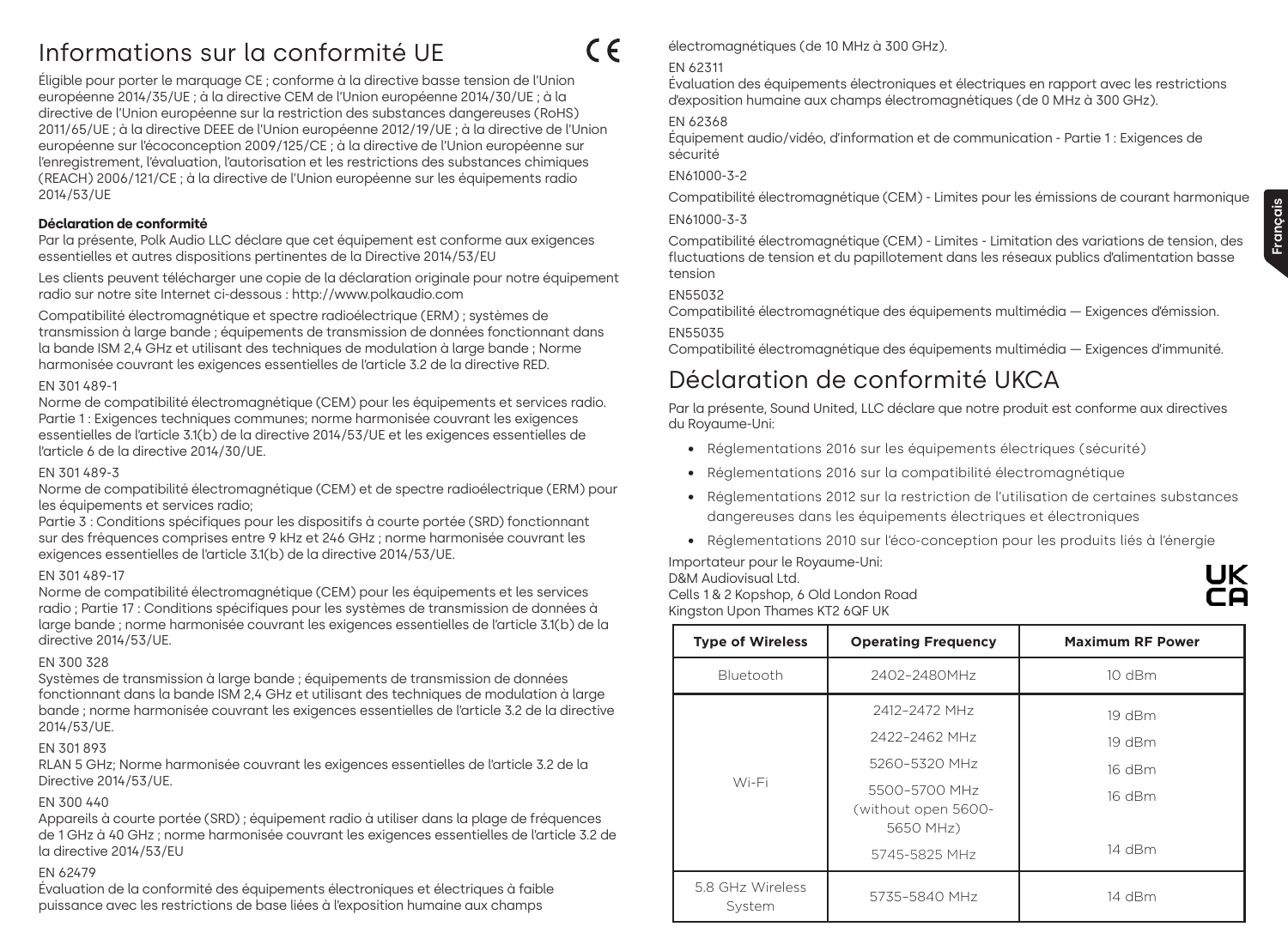La bande de 5,15 à 5,35 GHz est limitée aux opérations en intérieur uniquement dans les pays suivants:

| <b>UK</b>                                          | DE                                | FR<br>IT           |                                                                                      |  |
|----------------------------------------------------|-----------------------------------|--------------------|--------------------------------------------------------------------------------------|--|
| ES                                                 | <b>NL</b>                         | <b>SE</b>          | PL                                                                                   |  |
| Informations d'alimentation électrique externe     |                                   |                    |                                                                                      |  |
|                                                    | Fabricant                         |                    | Mass Power Flectronic Limited                                                        |  |
| Adresse                                            |                                   |                    | 10/F, TOWER A, BILLION CENTRE 1<br>WANG KWONG ROAD, KOWLOON<br>BAY KOWLOON.HONG KONG |  |
| Numéro d'enregistrement au<br>registre du commerce |                                   | 9144190035462913XH |                                                                                      |  |
| Identificateur de modèle                           |                                   |                    | S065-1A150400M2                                                                      |  |
| Tension d'entrée                                   |                                   |                    | 100-240VAC                                                                           |  |
| Fréquence d'entrée CA                              |                                   |                    | 50/60Hz                                                                              |  |
| Tension de sortie                                  |                                   |                    | 15.0VDC                                                                              |  |
| Courant de sortie                                  |                                   |                    | 4.0A                                                                                 |  |
| Puissance de sortie                                |                                   | 60.0W              |                                                                                      |  |
|                                                    | Efficacité active moyenne         |                    | 88%                                                                                  |  |
|                                                    | Efficacité à faible charge (10 %) |                    | 79%                                                                                  |  |
| Consommation d'énergie à vide                      |                                   | 0.21W              |                                                                                      |  |

#### **Garantie limitée d'un an pour les États-Unis et le Canada**

La présente Garantie s'applique uniquement aux Produits achetés au Canada et aux États-Unis d'Amérique, dans ses possessions, et aux forces armées des États-Unis et de l'OTAN. Veuillez consulter le guide de garantie spécifique aux produits Polk achetés dans des pays ou territoires non mentionnés dans le présent document.

Polk Audio, LLC (« Polk ») garantit à l'acheteur d'origine que ce produit de marque Polk Audio est exempt de défauts matériels et de fabrication pendant une période de un (1) an, dans des conditions normales d'utilisation. Si ce produit s'avère défectueux en termes de matériaux ou de fabrication, Polk peut, à sa seule et absolue discrétion, réparer ou remplacer l'unité par un modèle de valeur égale ou supérieure. Si le modèle de produit n'est plus disponible et ne peut pas être réparé efficacement ou remplacé par un modèle identique, Polk peut, à sa seule et absolue discrétion, remplacer l'unité par un modèle actuel

#### d'une valeur égale ou supérieure.

Pour obtenir un service de garantie aux États-Unis et au Canada, veuillez visiter le site Web de Polk Audio à l'adresse www.polkaudio.com. Vous pouvez également contacter le service client de Polk Audio au +1 800 377 7655 pour obtenir des instructions quant à l'adresse d'expédition du produit. Nous vous demanderons de fournir une facture d'achat originale vous identifiant comme l'acheteur original et identifiant l'achat effectué via un distributeur Polk autorisé. Le risque de perte ou de dommage en cours de transport relèvera de la responsabilité de l'acheteur. Les expéditions avec frais payables à réception seront refusées.

Cette garantie n'est pas transférable et ne s'applique à aucun produit modifié ou utilisé d'une manière contraire à l'objectif prévu. Cette garantie limitée est nulle si le numéro de série du produit est altéré ou manquant, ou si le produit a été acheté auprès d'une personne autre qu'un revendeur agréé. Cette garantie limitée est nulle si le produit a été endommagé par un accident ou une utilisation déraisonnable, une négligence, un service inapproprié ou d'autres causes ne résultant pas de défauts matériels ou de construction. Le ou les produits qui sont endommagés par des abus entraînant des bobines acoustiques endommagées thermiquement ne sont pas couverts par cette garantie, mais peuvent être remplacés à la seule et absolue discrétion de Polk. Cette garantie prend fin si vous vendez ou transférez autrement le produit à une autre partie. Cette garantie limitée ne couvre pas les dommages cosmétiques, les dommages causés à la peinture, les dommages causés à d'autres composants, pièces ou locaux, ou tout dommage consécutif pouvant entraîner une quelconque raison.

Polk ne garantit pas que le produit fonctionnera sans interruption ou que le produit fonctionnera sans erreur. Certaines conditions externes qui échappent au contrôle de Polk peuvent affecter la performance globale du produit, y compris, mais sans s'y limiter, la configuration du réseau sans fil, la performance du réseau sans fil, les distances entre le produit et la connexion réseau sans fil et/ou les sources de contenu, les dispositifs tiers, les interférences radio et/ou environnementales avec le produit.

Polk peut offrir l'accès à des contenus tiers ou des fournisseurs de contenu tiers via le Produit. Polk se réserve le droit d'altérer, de modifier, d'interrompre ou de modifier l'accès à tout contenu tiers ou fournisseur de contenu tiers à tout moment, pour quelque raison que ce soit. Polk décline toute garantie et déclaration offerte par un contenu tiers ou un fournisseur de contenu tiers.

Polk n'aura aucune obligation de fournir des mises à jour ou des mises à niveau sur le produit, mais dans le cas où cela fait, ces mises à jour et mises à niveau seront considérées comme le « produit » et seront soumises aux conditions générales énoncées dans les présentes.

CETTE GARANTIE VOUS DONNE DES DROITS LEGAUX SPECIFIQUES, ET VOUS POUVEZ EGALEMENT AVOIR D'AUTRES DROITS QUI VARIENT D'UN ÉTAT A L'AUTRE. TOUTES LES GARANTIES, Y COMPRIS, MAIS SANS S'Y LIMITER, LA GARANTIE EXPRESSE, LES GARANTIES IMPLICITES DE QUALITÉ MARCHANDE ET D'ADÉQUATION À UN USAGE PARTICULIER, LA NON-VIOLATION ET L'ÉTAT IMPLICITE DE QUALITÉ SATISFAISANTE SONT EXPRESSÉMENT EXCLUES ET REJETÉES DANS TOUTE LA MESURE PERMISE PAR LA LOI, ET POLK NE CONSIDÈRE NI N'AUTORISE AUCUNE PERSONNE À ASSUMER SA RESPONSABILITÉ EN RELATION AVEC LA VENTE DU PRODUIT. POLK N'A ABSOLUMENT AUCUNE RESPONSABILITÉ POUR TOUT ACTE DE TIERS. CERTAINS ÉTATS NE PERMETTENT PAS L'EXCLUSION DE CERTAINES GARANTIES IMPLICITES OU CONDITIONS D'UNE GARANTIE IMPLICITE, DE SORTE QUE LA LIMITATION CI-DESSUS NE S'APPLIQUE PAS À VOUS. POLK N'ACCEPTE PAS LA RESPONSABILITÉ POUR DES DOMMAGES SPÉCIAUX, INDIRECTS, ACCIDENTELS, PUNITIFS OU CONSÉCUTIFS, DES PERTES DE PROFITS, DES ÉCONOMIES OU DES DOMMAGES RÉSULTANT D'UNE UTILISATION INAPPROPRIÉE OU DE L'INCAPACITÉ D'UTILISER LE PRODUIT. LA RESPONSABILITÉ MAXIMALE POUR LAQUELLE POLK PEUT ÊTRE RESPONSABLE NE DOIT PAS DÉPASSER LE PRIX D'ACHAT DU PRODUIT. CERTAINS ÉTATS NE PERMETTENT PAS L'EXCLUSION OU LA LIMITATION DES DOMMAGES CONSÉCUTIFS, DE SORTE QUE LA LIMITATION ET L'EXCLUSION CI-DESSUS NE S'APPLIQUENT PAS À VOUS.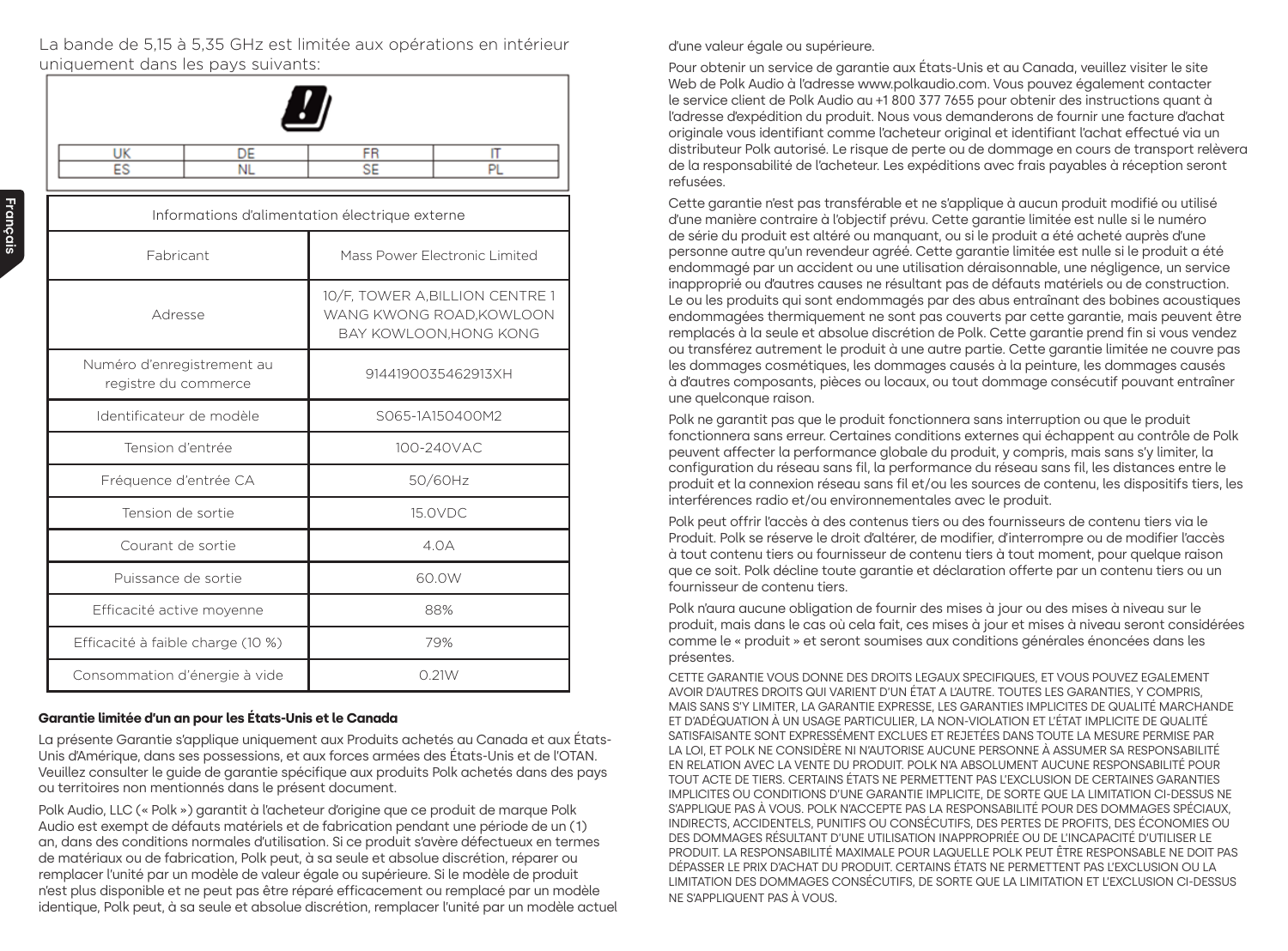## Precauciones de seguridad

## **Declaración de la FCC**

INFORMACIÓN DE CUMPLIMIENTO

Nombre del producto: Sistema de barra de sonido ultra compacta Magnifi Mini AX

Número de modelo: Magnifi Mini AX

ID DE LA FCC: WLQMINIAXSB, WLQMINIAXSW

- 1. Este dispositivo cumple con la Parte 15 de las Normas de la FCC. La operación está sujeta a las dos condiciones siguientes:
	- a. Este dispositivo puede no causar interferencias perjudiciales, y
	- b. Este dispositivo debe aceptar cualquier interferencia recibida, incluidas las interferencias que puedan causar un funcionamiento no deseado.
- 2. Cualquier cambio o modificación que no haya sido expresamente aprobado por la parte responsable del cumplimiento podría anular la autoridad del usuario para operar el equipo.

NOTA: Este equipo ha sido probado y se ha comprobado que cumple los límites de un dispositivo digital de clase B, de conformidad con la Parte 15 de las normas de la FCC. Estos límites están diseñados para proporcionar una protección razonable contra las interferencias dañinas en una instalación residencial. Este equipo genera, usa y puede irradiar energía de radiofrecuencia y, si no se instala y usa de acuerdo con las instrucciones, puede causar interferencias perjudiciales en las comunicaciones de radio. Sin embargo, no hay garantía de que la interferencia no se produzca en una instalación concreta. Si este equipo causa interferencias dañinas en la recepción de radio o televisión, que puede determinarse apagando y encendiendo el equipo, se recomienda al usuario que intente corregir la interferencia por una o más de las siguientes medidas:

- Reoriente o reubique la antena receptora.
- Aumente la separación entre el equipo y el receptor.
- Conecte el equipo a una toma de corriente en un circuito diferente del que está conectado el receptor.
- Consulte con el distribuidor o con un técnico experimentado de radio/televisión para obtener ayuda.

### Declaración de exposición a radiación de RF de FCC

- 1. Este transmisor no debe estar colocado ni funcionando junto con ninguna otra antena o transmisor.
- 2. Este equipo cumple con los límites de exposición a la radiación de la FCC establecidos para un entorno no controlado. Este equipo debe instalarse y operarse con una distancia mínima de 20 cm entre el radiador y su cuerpo.
- 3. Advertencia de RF de la FCC. Este equipo debe instalarse y usarse de acuerdo con las instrucciones suministradas, y las antenas usadas para este transmisor deben instalarse para proporcionar una distancia de separación de al menos 20 cm de todas las personas y no deben estar colocadas ni funcionando conjuntamente con ninguna otra antena o transmisor. Los usuarios finales e instaladores deben disponer de instrucciones de instalación de la antena y del transmisor de condiciones de funcionamiento para satisfacer el cumplimiento de la exposición a RF.

## **Declaración de exposición a radiación de RF de IC**

IC: 7956A-MINIAXSB, 7956A-MINIAXSW

Este dispositivo cumple con el límite de exposición de RF portátil de Canadá establecido para un entorno no controlado y es seguro para el funcionamiento previsto tal como se describe en este manual. La reducción adicional de la exposición a RF puede lograrse si el producto se puede conservar lo más lejos posible del cuerpo del usuario, o fijar el dispositivo a una potencia de salida inferior si dicha función está disponible.

## **Notas del Departamento de Innovación, Ciencia y Desarrollo Económico de Canadá**

Este aparato digital de Clase B cumple con la norma canadiense ICES-003. Para reducir posibles interferencias de radio a otros usuarios, el tipo de antena y su ganancia deben elegirse de forma tal que la potencia isótropa equivalente (e.i.r.p.) no sea más que la permitida para una comunicación exitosa.

Este dispositivo contiene transmisor(es)/receptor(es) exentos de licencia que cumplen con las RSS de exención del Departamento de Innovación, Ciencia y Desarrollo Económico de Canadá. La operación está sujeta a las dos condiciones siguientes:

- 1. Este dispositivo no puede causar interferencias.
- 2. Este dispositivo debe aceptar cualquier interferencia, incluidas las interferencias que puedan causar un funcionamiento no deseado del dispositivo.

Para clientes canadienses: CAN ICES-003(B)/NMB-003(B)

#### **Información sobre la exposición a radiofrecuencia (RF)**

La potencia de salida radiada del dispositivo inalámbrico está por debajo de los límites de exposición a radiofrecuencia del Departamento de Innovación, Ciencia y Desarrollo Económico de Canadá. El dispositivo inalámbrico debe usarse de tal manera que se minimice el potencial de contacto humano durante el funcionamiento normal. Este dispositivo también ha sido evaluado y mostrado conforme a los límites de exposición a RF del Departamento de Innovación, Ciencia y Desarrollo Económico de Canadá bajo condiciones de exposición móvil (las antenas son mayores a 20 cm del cuerpo de una persona).

#### **Banda de 5,16–5,24 GHz**

Las operaciones en la banda de 5,16-5,24 GHz están restringidas para el uso exclusivo en interiores.

#### Equipo esclavo

Este dispositivo es un equipo esclavo, el dispositivo no registra detección de radar ni funcionamiento ad hoc en la banda DFS.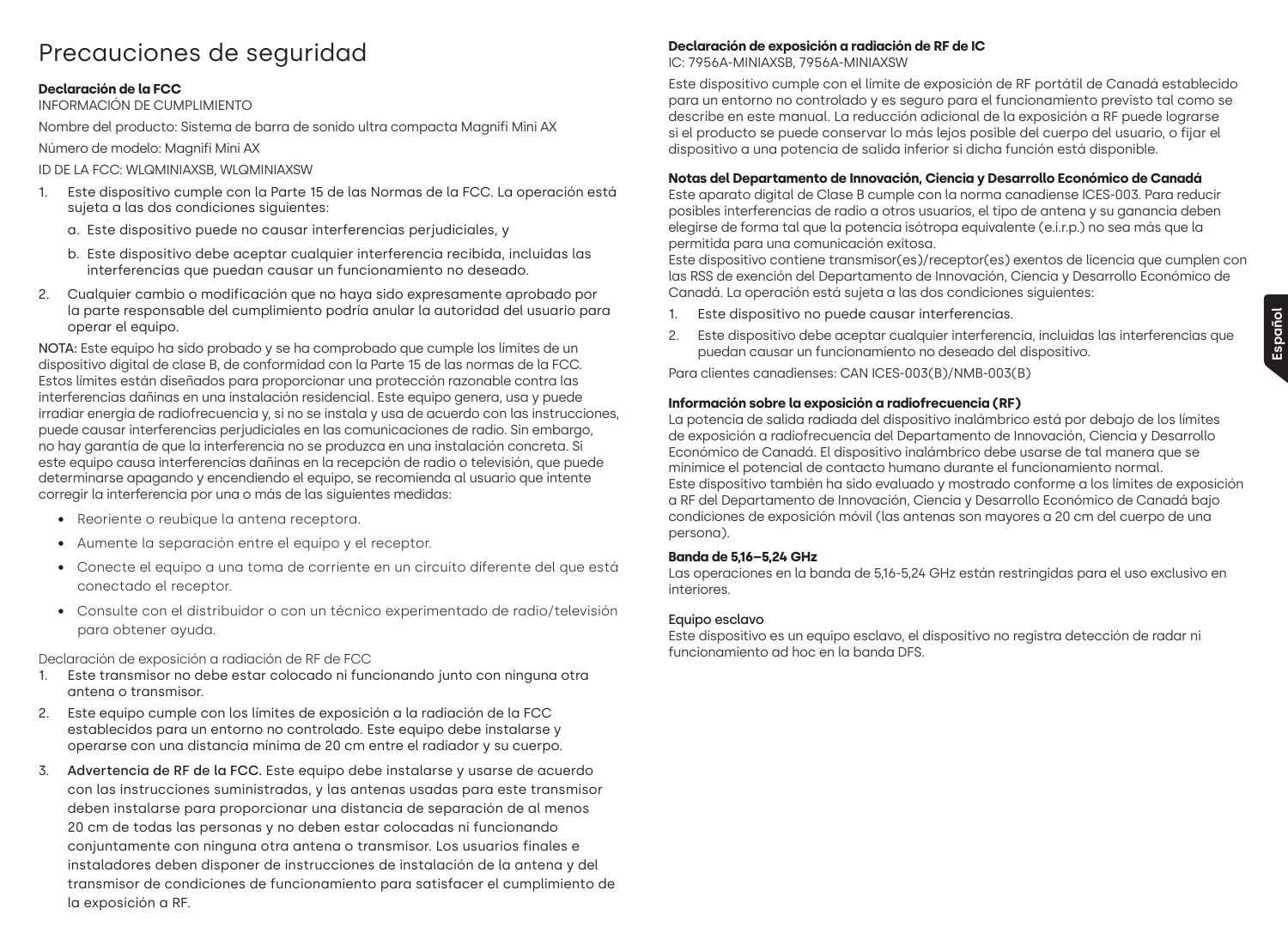## Instrucciones de seguridad importantes

- 1. Lea estas instrucciones.
- 2. Conserve estas instrucciones.
- 3. Preste atención a todas las advertencias.
- 4. Siga todas las instrucciones
- 5. No utilice este aparato cerca del agua.
- 6. Limpie solo con un paño seco.
- 7. No bloquee ninguna abertura de ventilación. Instale el aparato de acuerdo con las instrucciones del fabricante.
- 8. No lo instale cerca de fuentes de calor como radiadores, rejillas de calefacción, estufas u otros aparatos (incluidos amplificadores) que produzcan calor.
- 9. No altere ni utilice indebidamente el enchufe polarizado o de conexión a tierra de ninguna manera que pueda afectar a las características de seguridad del enchufe.
- 10. Proteja el cable de alimentación para que no se pise ni someta a estrés, especialmente en el enchufe y en el punto por donde sale del aparato.
- 11. Utilice únicamente accesorios especificados por el fabricante.
- 12. Desenchufe este aparato durante tormentas de rayos o cuando no se utilice durante largos periodos de tiempo.
- 13. Remita todas las tareas de mantenimiento a personal de servicio cualificado. Se requiere servicio cuando el aparato ha sido dañado de alguna manera, como cuando el cable de alimentación o el enchufe están dañados, se ha derramado líquido o han caído objetos en el aparato, el aparato ha estado expuesto a la lluvia o la humedad, no funciona normalmente, o se ha caído.
- 14. Para reducir el riesgo de descarga eléctrica, no abra el equipo. Por motivos de seguridad, el equipo solo debe ser abierto por personal de servicio cualificado.
- 15. **ADVERTENCIA:** Para reducir el riesgo de incendio o descarga eléctrica, no exponga este aparato a la lluvia ni a la humedad. No exponga este aparato a goteos ni salpicaduras de líquidos. Los objetos llenos de líquidos, como jarrones, no deben colocarse encima de este aparato.







- 16. El adaptador alimentación/entrada de CA se usa como dispositivo de desconexión y debe permanecer fácilmente operable.
- 17. No instale esta unidad en un espacio cerrado, como una estantería o un mueble similar. Instale el equipo en un lugar abierto y bien ventilado. No cubra las

aberturas de ventilación con artículos, como periódicos, manteles, cortinas, etc. No coloque artículos de alta temperatura ni fuentes de llama abierta, como velas encendidas, sobre el aparato o junto a él.

- 18. **PRECAUCIÓN:** Peligro de explosión si la batería se sustituye incorrectamente. Sustituya solo por el mismo tipo o equivalente.
- 19. La batería (batería o baterías o pack de batería) no debe estar expuesta a calor excesivo, como el sol, fuego, etc.
- 20. **ADVERTENCIA:** No recargue baterías no recargables.
- 21. **ADVERTENCIA:** Evite la exposición al calor o al frío extremos. No utilice este equipo a temperaturas ambiente superiores a 45 °C (113 °F).

Este equipo es un aparato eléctrico de clase II o con doble aislamiento. Se ha diseñado de tal manera que no requiere una conexión eléctrica de seguridad a tierra para la barra de sonido y el altavoz de graves.

**ADVERTENCIA:** Consulte la información en la carcasa trasera del altavoz de graves para obtener información eléctrica y de seguridad antes de instalar o usar el aparato.

## Eliminación de equipos y baterías antiguos

Solo para la Unión Europea y países con sistemas de reciclaje.



Estos símbolos en los productos, embalajes y/o documentos adjuntos significan que los productos eléctricos y electrónicos usados y las baterías no deben mezclarse con los residuos domésticos generales. Para un tratamiento, recuperación y reciclaje adecuados de productos antiguos y baterías usadas, llévelos a los puntos de recogida aplicables de acuerdo con su legislación nacional. Al desecharlos correctamente, ayudará a ahorrar recursos valiosos y evitará cualquier posible efecto negativo sobre la salud humana y el medio ambiente. Para obtener más información sobre la recogida y el reciclaje, póngase en contacto con su municipio local. Pueden aplicarse sanciones por la eliminación incorrecta de estos residuos, de acuerdo con la legislación nacional.

Nota para el símbolo de la batería (símbolo de la derecha): Este símbolo puede usarse en combinación con un símbolo químico. En este caso, cumple con el requisito establecido por la Directiva para el producto químico en cuestión.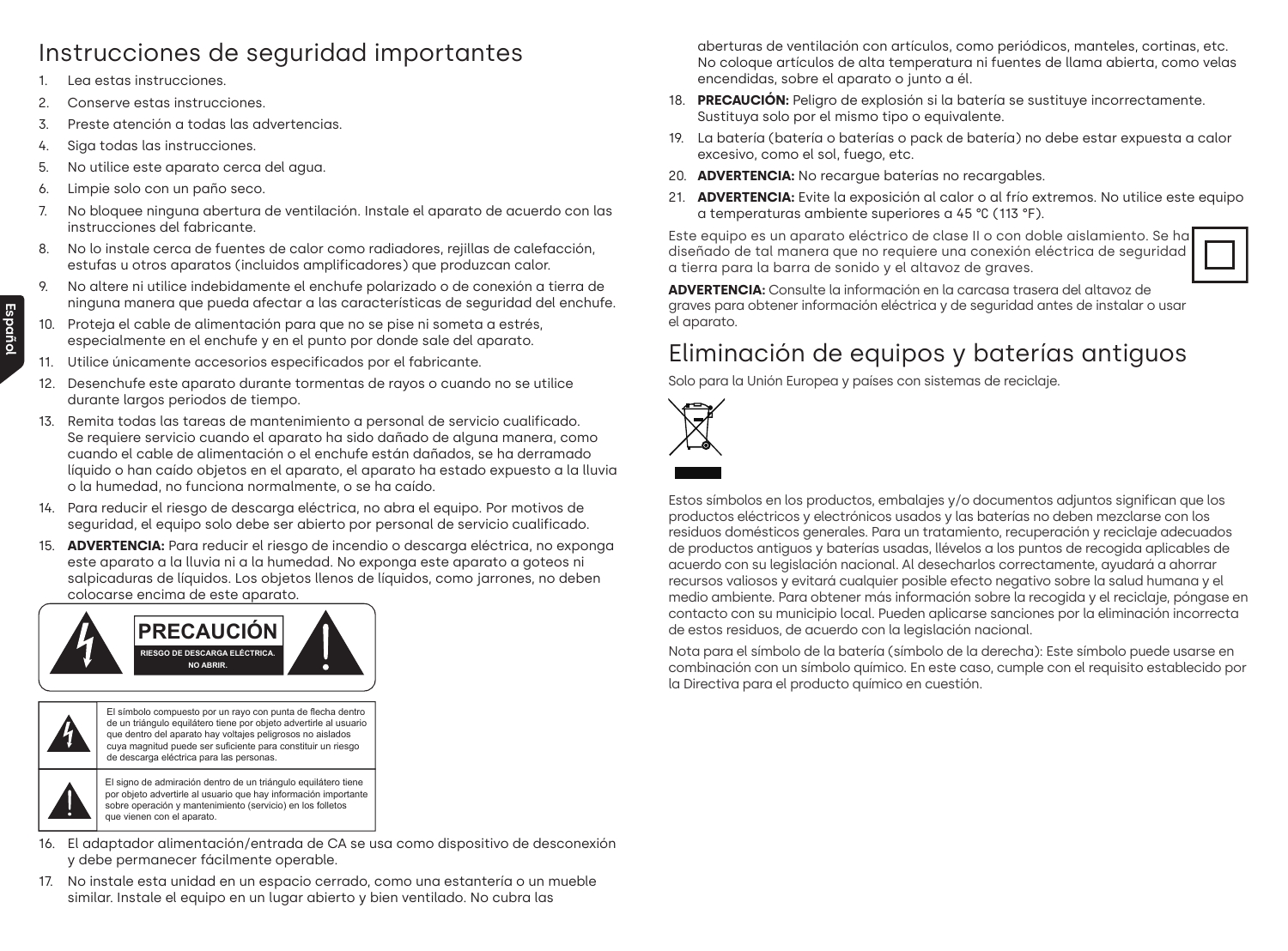# Información de cumplimiento de la UE

Apto para llevar la marca CE; cumple con la Directiva de la Unión Europea sobre baja tensión 2014/35/UE; Directiva de la Unión Europea sobre compatibilidad electromagnética 2014/30/UE; Directiva de la Unión Europea sobre la restricción de sustancias peligrosas refundición (RoHS) 2011/65/UE; Directiva de la Unión Europea RAEE 2012/19/UE; Directiva de la Unión Europea sobre el Ecodiseño 2009/125/CE; Directiva del Unión Europea sobre registro, evaluación, autorización y restricción de sustancias químicas (REACH) 2006/121/ CE; Directiva de la Unión Europea sobre equipos de radio 2014/53/UE

## **Declaración de conformidad (DoC)**

Por el presente, Polk Audio declara que este equipo cumple los requisitos esenciales y otras disposiciones pertinentes de la Directiva 2014/53/UE

Los clientes pueden descargar una copia de la Declaración de conformidad original para nuestro equipo de radio desde nuestro sitio web: http://www.polkaudio.com

Compatibilidad electromagnética y cuestiones relacionadas con el espectro de radio (ERM); Equipo de transmisión de datos que opera en la banda ISM de 2,4 GHz y usa técnicas de modulación de banda ancha; Norma europea armonizada que cubre los requisitos esenciales del artículo 3.2 de la Directiva RED.

#### EN 301 489-1

Norma de compatibilidad electromagnética (CEM) para equipos y servicios de radio;

Parte 1: Requisitos técnicos comunes; Norma armonizada que cubre los requisitos esenciales del artículo 3.1(b) de la Directiva 2014/53/UE y los requisitos esenciales del artículo 6 de la Directiva 2014/30/UE.

#### EN 301 489-3

Estándar de compatibilidad electromagnética (CEM) y cuestiones relacionadas con el espectro de radio (ERM) para equipos y servicios de radio;

Parte 3: Condiciones específicas para dispositivos de corto alcance (SRD) que operan en frecuencias entre 9 kHz y 246 GHz; Norma armonizada que cubre los requisitos esenciales del artículo 3.1(b) de la Directiva 2014/53/UE.

#### EN 301 489-17

Norma de compatibilidad electromagnética (CEM) para equipos y servicios de radio; Parte 17: Condiciones específicas para sistemas de transmisión de datos de banda ancha; Norma armonizada que cubre los requisitos esenciales del artículo 3.1(b) de la Directiva 2014/53/ UE.

#### EN 300 328

Sistemas de transmisión de banda ancha; Equipo de transmisión de datos que opera en la banda ISM de 2,4 GHz y que usa técnicas de modulación de banda ancha; Norma armonizada que cubre los requisitos esenciales del artículo 3.2 de la Directiva 2014/53/UE.

#### EN 301 893

5 GHz RLAN; Norma armonizada que cubre los requisitos esenciales del artículo 3.2 de la Directiva 2014/53/UE.

## EN 300 440

Dispositivos de rango corto (SRD); equipo de radio que se usa en el rango de frecuencia de 1 GHz a 40 GHz; estándar armonizado que cubre los requisitos esenciales del artículo 3.2 de la Directiva 2014/53/UE

### EN 62479

Evaluación del cumplimiento de equipos eléctricos y electrónicos de baja potencia con las restricciones básicas relacionadas con la exposición humana a campos electromagnéticos (de 10 MHz a 300 GHz).

## EN 62311

 $\epsilon$ 

Evaluación de los equipos eléctricos y electrónicos respecto de las restricciones relativas a la exposición de las personas a los campos electromagnéticos (0 Hz a 300 GHz).

## EN 62368

Equipos de audio y vídeo, de tecnología de la información y la comunicación. Parte1: Requisitos de seguridad

## EN61000-3-2

Compatibilidad electromagnética (CEM): límites para las emisiones de corriente armónica

## EN61000-3-3

Compatibilidad electromagnética (CEM): Límites: Limitación de cambios de tensión, fluctuaciones de tensión y parpadeo en sistemas públicos de suministro de baja tensión

## EN55032

Compatibilidad electromagnética del equipo multimedia: requisitos de emisión.

#### EN55035

Compatibilidad electromagnética del equipo multimedia: requisitos de inmunidad.

# Declaración de conformidad de la UKCA

Por el presente, Sound United, LLC declara que nuestro producto cumple con las siguientes regulaciones del Reino Unido:

- Regulaciones de equipos eléctricos (seguridad) de 2016
- Regulaciones de compatibilidad electromagnética de 2016
- La restricción del uso de ciertas sustancias peligrosas en las regulaciones sobre aparatos eléctricos y electrónicos de 2012
- Diseño ecológico para las regulaciones sobre productos relacionados con la energía de 2010

Importador del Reino Unido: D&M Audiovisual Ltd. Cells 1 & 2 Kopshop, 6 Old London Road Kingston Upon Thames KT2 6QF UK

| <b>Type of Wireless</b> | <b>Operating Frequency</b>                        | <b>Maximum RF Power</b> |  |
|-------------------------|---------------------------------------------------|-------------------------|--|
| Bluetooth               | 2402-2480MHz                                      | 10 dBm                  |  |
|                         | 2412-2472 MHz                                     | 19 dBm                  |  |
|                         | 2422-2462 MHz                                     | 19 dBm                  |  |
|                         | 5260-5320 MHz                                     | 16 dBm                  |  |
| Wi-Fi                   | 5500-5700 MHz<br>(without open 5600-<br>5650 MHz) | 16 dBm                  |  |
|                         | 5745-5825 MHz                                     | 14 dBm                  |  |
| 5.8 GHz Wireless System | 5735-5840 MHz                                     | 14 dBm                  |  |

**Español**